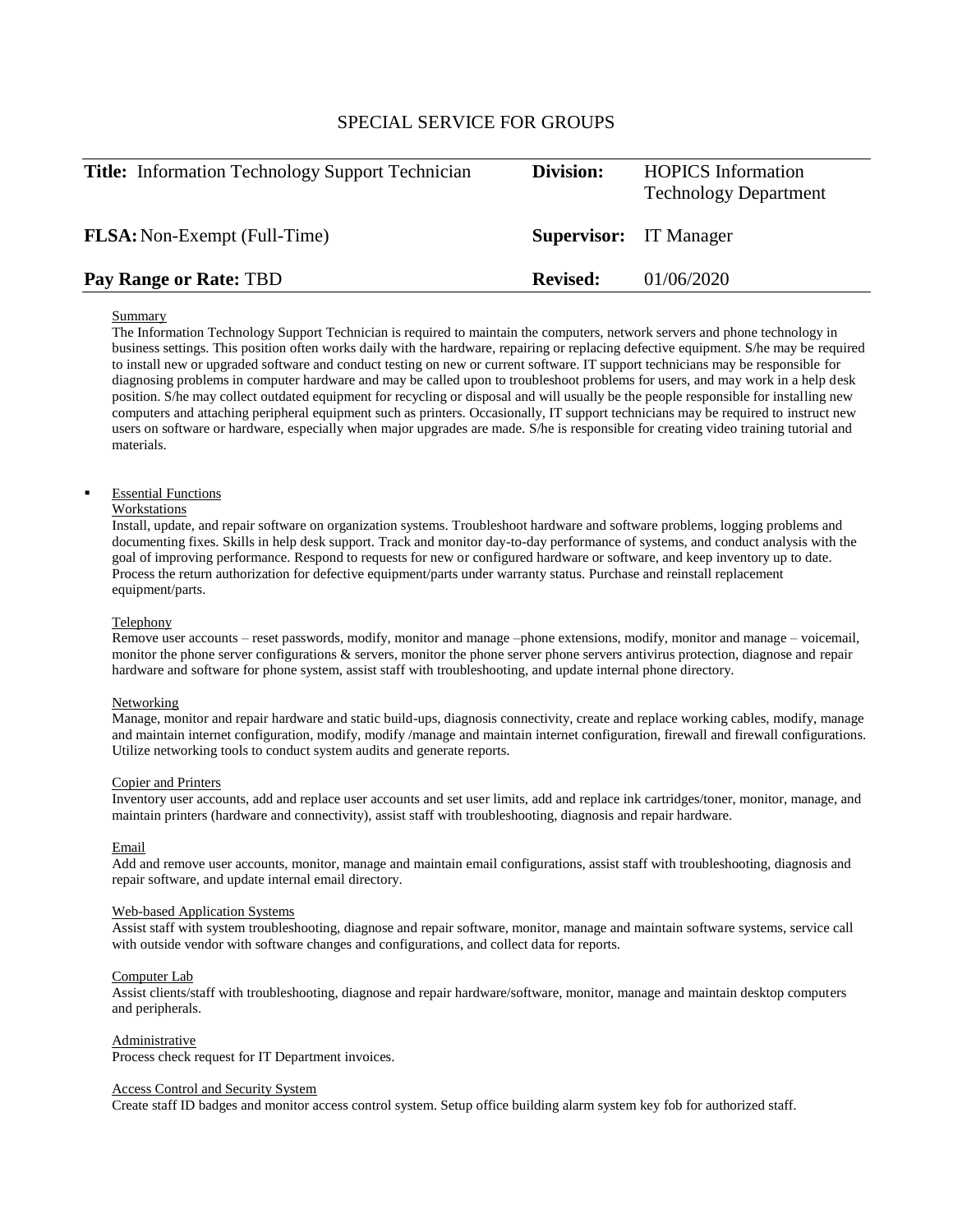## IT Infrastructure and Office Buildout

Implement disaster recovery and backups, information security and control structures. Implement organization IT projects, including system updates, upgrades, migrations, and outages. Coordinate with vendors and carry out projects.

- Essential Functions
	- Attend meetings associated with the IT Department and other projects as assigned by Supervisor.
	- Assist in setting up electronic health records
	- Maintain files/records in compliance with HIPPA, 42 CFR Part 2 and other funding requirements for auditing purposes.
	- Update building site maps and evacuation site plan.
	- Assist and complete division department projects and special tasks.
	- Perform other duties as assigned by Division Director and IT Supervisor
	- Maintain appropriate boundaries; and adhere to SSG's Code of Ethics and HOPICS' Core Values.
	- Represent the Agency in a professional manner at meetings and community events.
	- Regular attendance required.
	- Overtime may be required.
	- Weekend work may be required.
	- Other duties as needed.
- Minimum Qualifications Knowledge, Skills and Abilities Required
	- Completed two years college-level education and 3 years working experience in computer or related field. A+ certification required. IT certifications such as MCSE, MCP or CompTIA IT certifications preferred.
	- Working knowledge of AccuCare and TCPX systems preferred.
	- Flexible in work hours.
	- If in recovery, a minimum of three (3) years of being drug and alcohol free is MANDATORY.
	- Ability to work with clients from diverse cultural, ethnic, and socio-economic backgrounds.
	- Ability to communicate effectively, both written and orally.
	- Ability to understand and carry out oral and written direction.
	- Ability to read and follow instructions.
	- Ability to organize, multitask and prioritize work-flow appropriately.
	- Valid California driver license and reliable transportation. Proof of current automobile insurance required.
	- Ability to work independently with minimal supervision as well as being a team member.
	- CPR, Finger Printing and First Aid Certification within the first sixty-days (60) of employment (along with HIV/AIDS training) in the first 3 months of employment.
	- Verification of Employment Eligibility and Background clearance required.
	- TB test required (Note: Results may not be more than (3) months prior to or (7) days after date of hire and renewed annually thereafter).
- Non-Essential Qualifications Knowledge, Skills and Abilities
	- Working knowledge of Microsoft Office Suite, and other database programs as needed for division.
	- Note taking and multi-tasking.
	- Knowledge of web-based application data query.
- Supervisory Responsibilities

This position does not have any supervisory responsibilities.

Environmental Conditions (Working Conditions)

The environment for this position is an office environment. Must be able to work in an environment with many priorities, busy and fast paced. Must be able to problem solve and adapt to changes that are unpredictable.

Physical Requirements

In the course of performing this job, the incumbent typically spends time sitting, standing, walking, thinking, typing, bending, squatting, speaking, listening, and carrying (max. 50 lbs.).

Mental Requirements